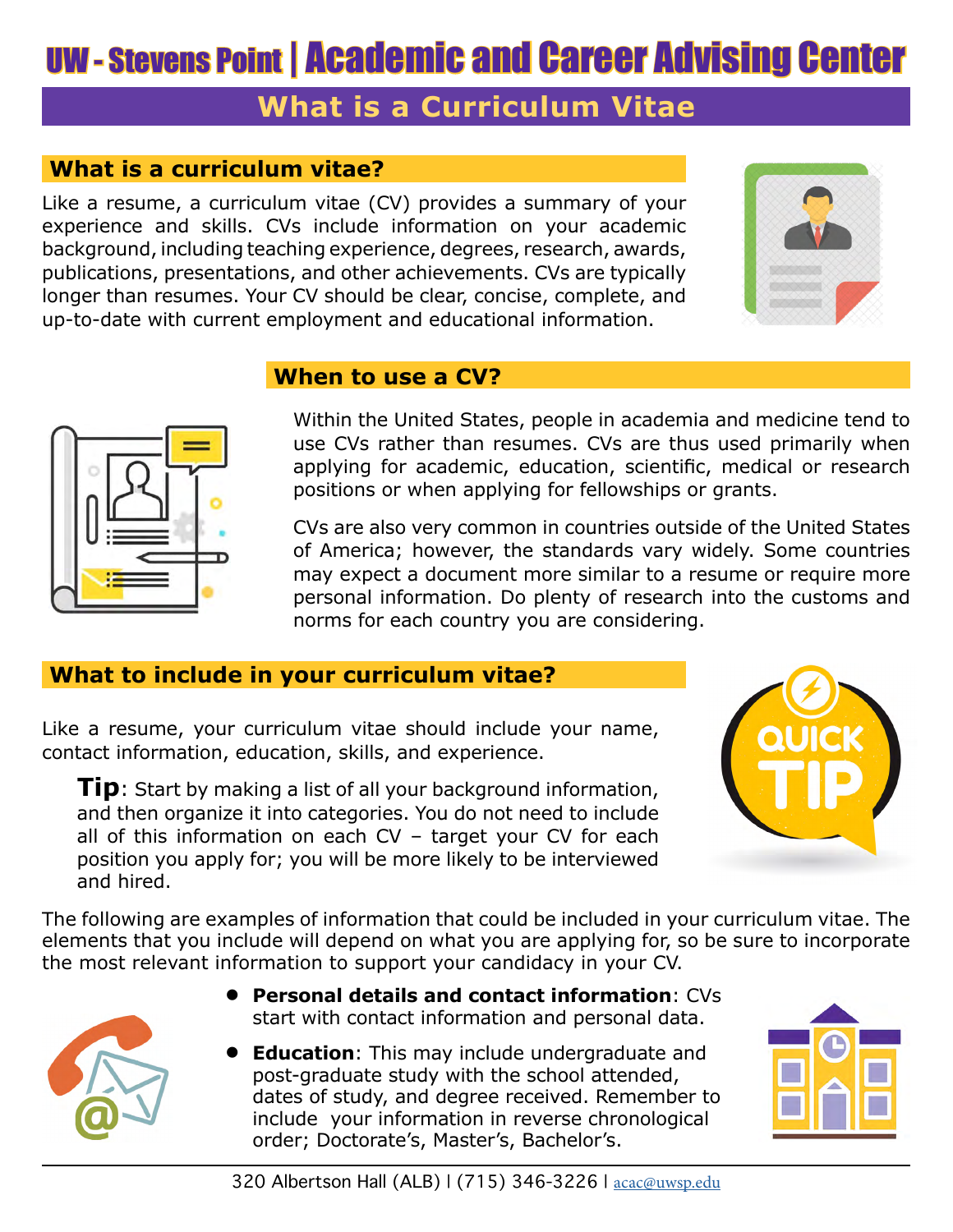## UW - Stevens Point | Academic and Career Advising Center

### **What is a Curriculum Vita**









- **• Thesis/Dissertation**: Include your thesis or dissertation title. You may also include a brief description of your project, and/or the name of your advisor.
- **• Honors and Awards**: This may include dean's list standings, departmental awards, scholarships, fellowships, grants, and membership in any honors associations.
- **• Research Experience**: List any research experience you have, including where you worked, when, and with whom. Include any publications resulting from your research.
- **• Publications and Presentations**: List any publications you have written, co-written, or contributed to. You can use the citation style used in your field. You should include any pieces you are currently working on, have published, or have presented at a conference.
- **• Experience/Employment History**: Your career history should be presented in reverse date order starting with most recent. Achievements and responsibilities are listed for each role. More emphasis/information should be put on more relevant experiences.
- **Feaching Experience:** List any teaching positions you have held. Include the institutions, course name, and semester. You may also include any other relevant tutoring or group leadership experience.
- **Skills**: Include computer skills, foreign language skills, and any other recent training that is relevant to the role applied for. You can also include relevant soft skills: leadership, communication skills, work ethic, integrity.
- **• Professional Memberships**: List any professional associations to which you belong. If you are a board member of the association, list your title.